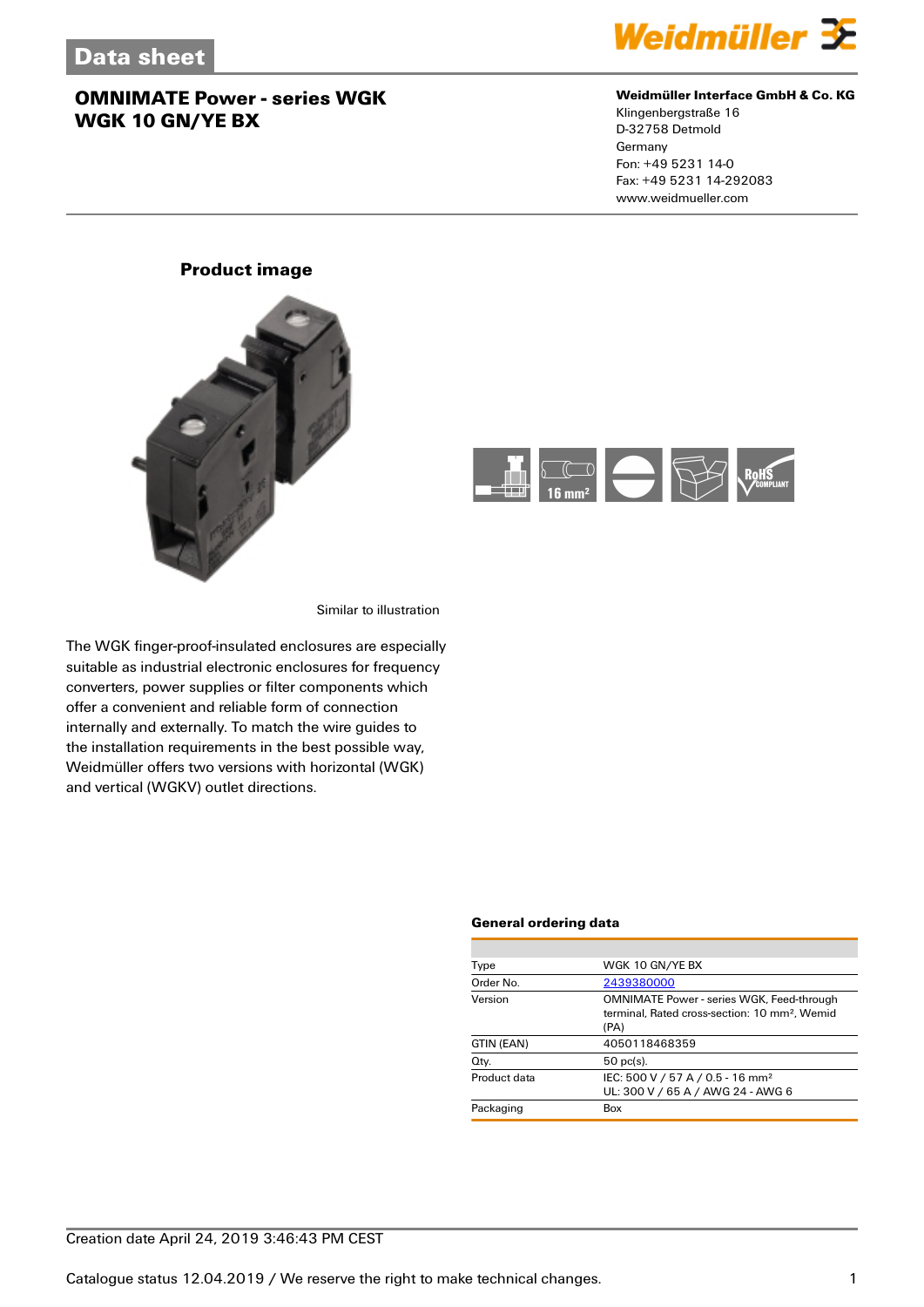# **Technical data**

#### **Dimensions and weights**

| Net weight                                                  | 19.66 g                                |                                       |                                       |                        |                 |
|-------------------------------------------------------------|----------------------------------------|---------------------------------------|---------------------------------------|------------------------|-----------------|
| System parameters                                           |                                        |                                       |                                       |                        |                 |
|                                                             |                                        |                                       |                                       |                        |                 |
| Product family                                              | <b>OMNIMATE Power - series</b><br>WGK  | Wire connection method                |                                       | Screw connection       |                 |
| Conductor outlet direction                                  | $180^\circ$                            | Fitted by customer                    |                                       | No                     |                 |
| Screwdriver blade                                           | $0.8 \times 4.0$                       | Tightening torque, min.               |                                       | 1.2 Nm                 |                 |
| Tightening torque, max.                                     | 2.4 Nm                                 | Clamping screw                        |                                       | M <sub>4</sub>         |                 |
| Stripping length                                            | $11 \text{ mm}$                        | 0470                                  | Touch-safe protection acc. to DIN VDE | <b>IP 20</b>           |                 |
| Material data                                               |                                        |                                       |                                       |                        |                 |
|                                                             |                                        |                                       |                                       |                        |                 |
| Insulating material                                         | Wemid (PA)<br>Colour code              |                                       | Green/yellow                          |                        |                 |
| Colour chart (similar)                                      | Not specified                          | UL 94 flammability rating             |                                       | $V-0$                  |                 |
| Contact material                                            | E-Cu                                   | Contact surface                       |                                       | tinned                 |                 |
| Storage temperature, min.                                   | $-25$ °C                               | Storage temperature, max.             |                                       | 55 °C                  |                 |
| Max. relative humidity during storage                       | 80%                                    | Operating temperature, min.           |                                       | -50 $\degree$ C        |                 |
| Operating temperature, max.                                 | 120 °C                                 | Temperature range, installation, min. |                                       | $-25 °C$               |                 |
| Temperature range, installation, max.                       | 120 °C                                 |                                       |                                       |                        |                 |
| <b>Conductors suitable for connection</b>                   |                                        |                                       |                                       |                        |                 |
|                                                             |                                        |                                       |                                       |                        |                 |
| Clamping range, min.                                        | $0.5$ mm <sup>2</sup>                  |                                       |                                       |                        |                 |
| Clamping range, max.                                        | $16 \text{ mm}^2$                      |                                       |                                       |                        |                 |
| Wire connection cross section AWG,<br>min.                  | <b>AWG 24</b>                          |                                       |                                       |                        |                 |
| Wire connection cross section AWG.<br>max.                  | AWG 6                                  |                                       |                                       |                        |                 |
| Solid, min. H05(07) V-U                                     | $0.5$ mm <sup>2</sup>                  |                                       |                                       |                        |                 |
| Solid, max. H05(07) V-U                                     | $16 \text{ mm}^2$                      |                                       |                                       |                        |                 |
| Stranded, min. H07V-R                                       | $10 \text{ mm}^2$                      |                                       |                                       |                        |                 |
| Stranded, max. H07V-R                                       | $16 \text{ mm}^2$                      |                                       |                                       |                        |                 |
| Flexible, min. H05(07) V-K                                  | $0.5$ mm <sup>2</sup>                  |                                       |                                       |                        |                 |
| Flexible, max. H05(07) V-K                                  | $10 \text{ mm}^2$                      |                                       |                                       |                        |                 |
| w. wire end ferrule, DIN 46228 pt 1, min0.5 mm <sup>2</sup> |                                        |                                       |                                       |                        |                 |
| w. wire end ferrule, DIN 46228 pt 1,<br>max.                | $10 \text{ mm}^2$                      |                                       |                                       |                        |                 |
| Clampable conductor                                         | Cross-section for conductor connection |                                       | Type                                  | fine-wired             |                 |
|                                                             |                                        |                                       | nominal                               | $0.5$ mm <sup>2</sup>  |                 |
|                                                             | AEH                                    |                                       | Stripping length                      | nominal                | $10 \text{ mm}$ |
|                                                             | Cross-section for conductor connection |                                       | Type                                  | fine-wired             |                 |
|                                                             |                                        |                                       | nominal                               | $0.75$ mm <sup>2</sup> |                 |
|                                                             | AEH                                    |                                       | Stripping length                      | nominal                | $10 \text{ mm}$ |
|                                                             | Cross-section for conductor connection |                                       | Type                                  | fine-wired             |                 |
|                                                             |                                        |                                       | nominal                               | $1 \text{ mm}^2$       |                 |
|                                                             | <b>AEH</b>                             |                                       | Stripping length                      | nominal                | $10 \text{ mm}$ |
| Max. clamping range                                         | $16 \text{ mm}^2$                      |                                       |                                       |                        |                 |



#### **Weidmüller Interface GmbH & Co. KG**

Klingenbergstraße 16 D-32758 Detmold Germany Fon: +49 5231 14-0 Fax: +49 5231 14-292083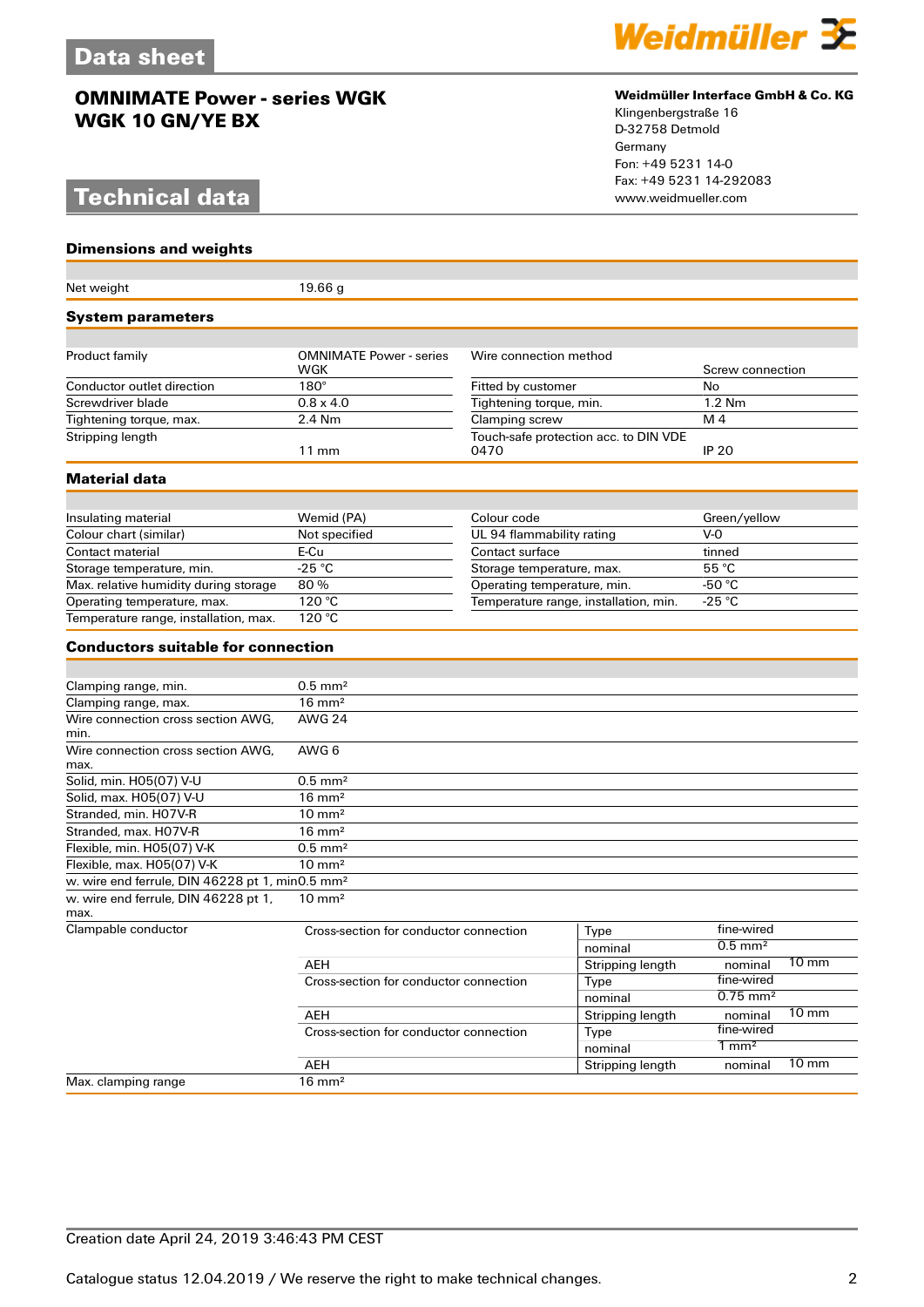# **Technical data**

**Rated data acc. to IEC**



#### **Weidmüller Interface GmbH & Co. KG**

Klingenbergstraße 16 D-32758 Detmold Germany Fon: +49 5231 14-0 Fax: +49 5231 14-292083

| tested acc. to standard                                                     | IEC 60664-1, IEC 61984                                                                                                          | Rated current, min. no. of poles<br>(Tu=20°C)                                                                                                                                                                        | 57 A        |  |
|-----------------------------------------------------------------------------|---------------------------------------------------------------------------------------------------------------------------------|----------------------------------------------------------------------------------------------------------------------------------------------------------------------------------------------------------------------|-------------|--|
| Rated current, max. no. of poles<br>$(Tu=20^{\circ}C)$                      | 57A                                                                                                                             | Rated voltage for surge voltage class /<br>pollution degree III/3                                                                                                                                                    | 500 V       |  |
| Rated impulse voltage for surge voltage<br>class/contamination degree III/3 | 6 kV                                                                                                                            |                                                                                                                                                                                                                      |             |  |
| Rated data acc. to CSA                                                      |                                                                                                                                 |                                                                                                                                                                                                                      |             |  |
|                                                                             |                                                                                                                                 |                                                                                                                                                                                                                      |             |  |
| Rated voltage (Use group B / CSA)                                           | 300 V                                                                                                                           | Rated voltage (Use group C / CSA)                                                                                                                                                                                    | 300 V       |  |
| Rated current (Use group B / CSA)                                           | 65 A                                                                                                                            | Rated current (Use group C / CSA)                                                                                                                                                                                    | 65 A        |  |
| Wire cross-section, AWG, min.                                               | <b>AWG 24</b>                                                                                                                   | Wire cross-section, AWG, max.                                                                                                                                                                                        | AWG 6       |  |
| Rated data acc. to UL 1059                                                  |                                                                                                                                 |                                                                                                                                                                                                                      |             |  |
| Rated voltage (Use group B / UL 1059) 300 V                                 |                                                                                                                                 | Rated voltage (Use group C / UL 1059) 300 V                                                                                                                                                                          |             |  |
| Rated current (Use group B / UL 1059)                                       | 65 A                                                                                                                            | Rated current (Use group C / UL 1059)                                                                                                                                                                                | 65 A        |  |
| Wire cross-section, AWG, min.                                               | <b>AWG 24</b>                                                                                                                   | Wire cross-section, AWG, max.                                                                                                                                                                                        | AWG 6       |  |
|                                                                             |                                                                                                                                 |                                                                                                                                                                                                                      |             |  |
| <b>Packing</b>                                                              |                                                                                                                                 |                                                                                                                                                                                                                      |             |  |
| Packaging                                                                   | <b>Box</b>                                                                                                                      | <b>VPE</b> length                                                                                                                                                                                                    | 0.21 m      |  |
| <b>VPE</b> width                                                            | 0.13 m                                                                                                                          | <b>VPE</b> height                                                                                                                                                                                                    | 0.08 m      |  |
| <b>Classifications</b>                                                      |                                                                                                                                 |                                                                                                                                                                                                                      |             |  |
|                                                                             |                                                                                                                                 |                                                                                                                                                                                                                      |             |  |
| <b>ETIM 6.0</b><br>eClass 9.0                                               | EC001283<br>27-14-11-34                                                                                                         | eClass 6.2<br>eClass 9.1                                                                                                                                                                                             | 27-14-11-34 |  |
|                                                                             |                                                                                                                                 |                                                                                                                                                                                                                      | 27-14-11-34 |  |
| <b>Notes</b>                                                                |                                                                                                                                 |                                                                                                                                                                                                                      |             |  |
| Notes                                                                       | spacer plates.                                                                                                                  | • Clearance and creepage distances to other components must be devised in accordance with the relevant<br>application standard. This can be achieved in the device by full encapsulation or by the use of additional |             |  |
|                                                                             |                                                                                                                                 | • Rated data refer only to the component itself. Clearance and creepage distances to other components are to<br>be designed in accordance with the relevant application standards.                                   |             |  |
|                                                                             | • Colours: SW = black; GN/YL = green/yellow; GY = grey<br>• Additional colours on request                                       |                                                                                                                                                                                                                      |             |  |
|                                                                             |                                                                                                                                 |                                                                                                                                                                                                                      |             |  |
|                                                                             | • WGK: Rated voltage plastic walls: $1 - 4$ mm = 500 V; metal walls: $1 - 2.5$ mm = 400 V; metal walls: 2.5 -<br>$4 mm = 250 V$ |                                                                                                                                                                                                                      |             |  |
| <b>Approvals</b>                                                            |                                                                                                                                 |                                                                                                                                                                                                                      |             |  |

ROHS Conform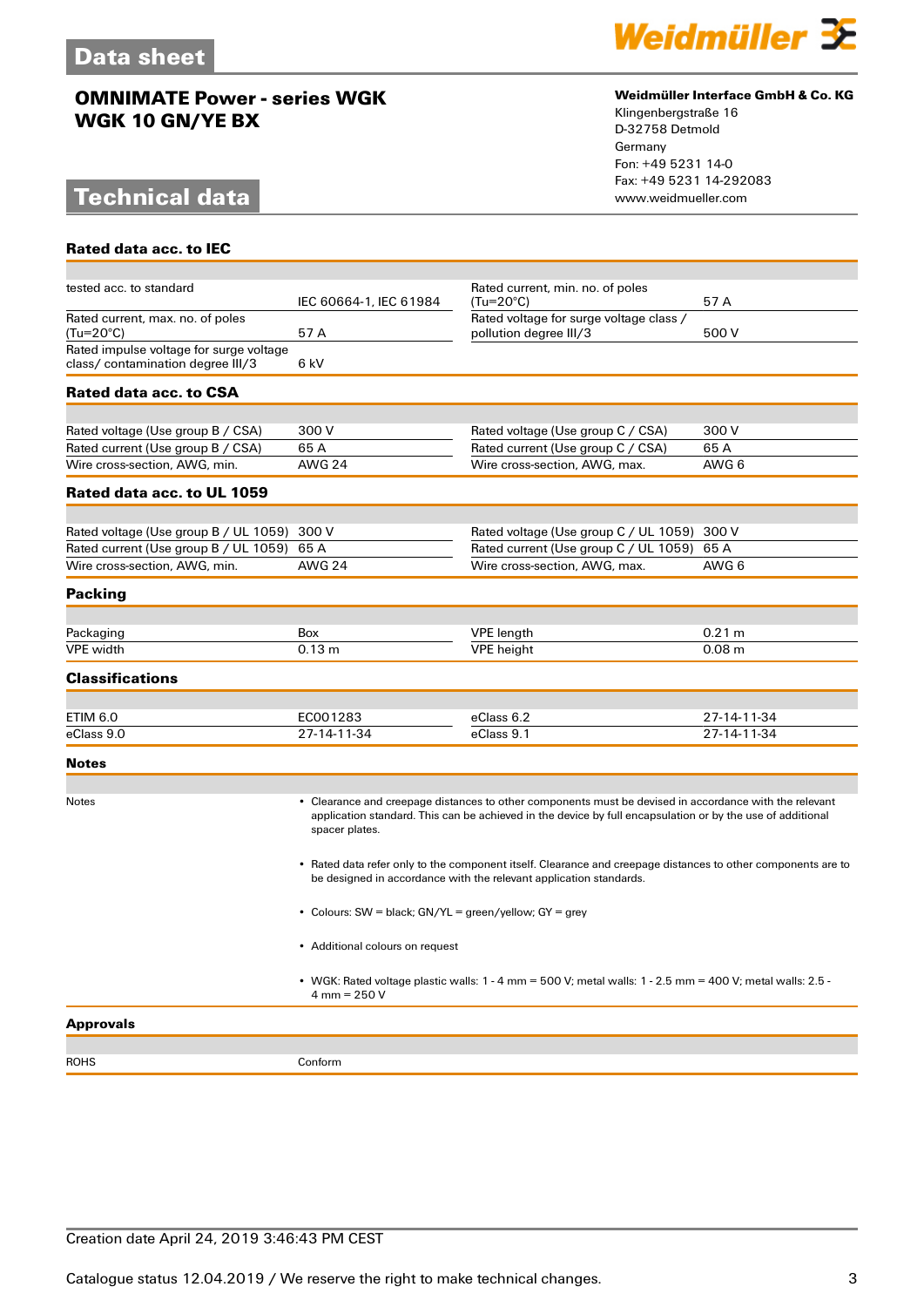# **Technical data**

#### **Downloads**

| Approval/Certificate/Document of |                                        |
|----------------------------------|----------------------------------------|
| Conformity                       | <b>Declaration of the Manufacturer</b> |
| Brochure/Catalogue               | <b>FL DRIVES EN</b>                    |
|                                  | <b>MB DEVICE MANUF. EN</b>             |
|                                  | <b>FL DRIVES DE</b>                    |
|                                  | FL BASE STATION EN                     |
|                                  | <b>FL ELEVATOR EN</b>                  |
|                                  | FL POWER SUPPLY EN                     |
|                                  | FL 72H SAMPLE SER EN                   |
|                                  | PO OMNIMATE EN                         |
| Engineering Data                 | <b>STEP</b>                            |
|                                  |                                        |



#### **Weidmüller Interface GmbH & Co. KG**

Klingenbergstraße 16 D-32758 Detmold Germany Fon: +49 5231 14-0 Fax: +49 5231 14-292083